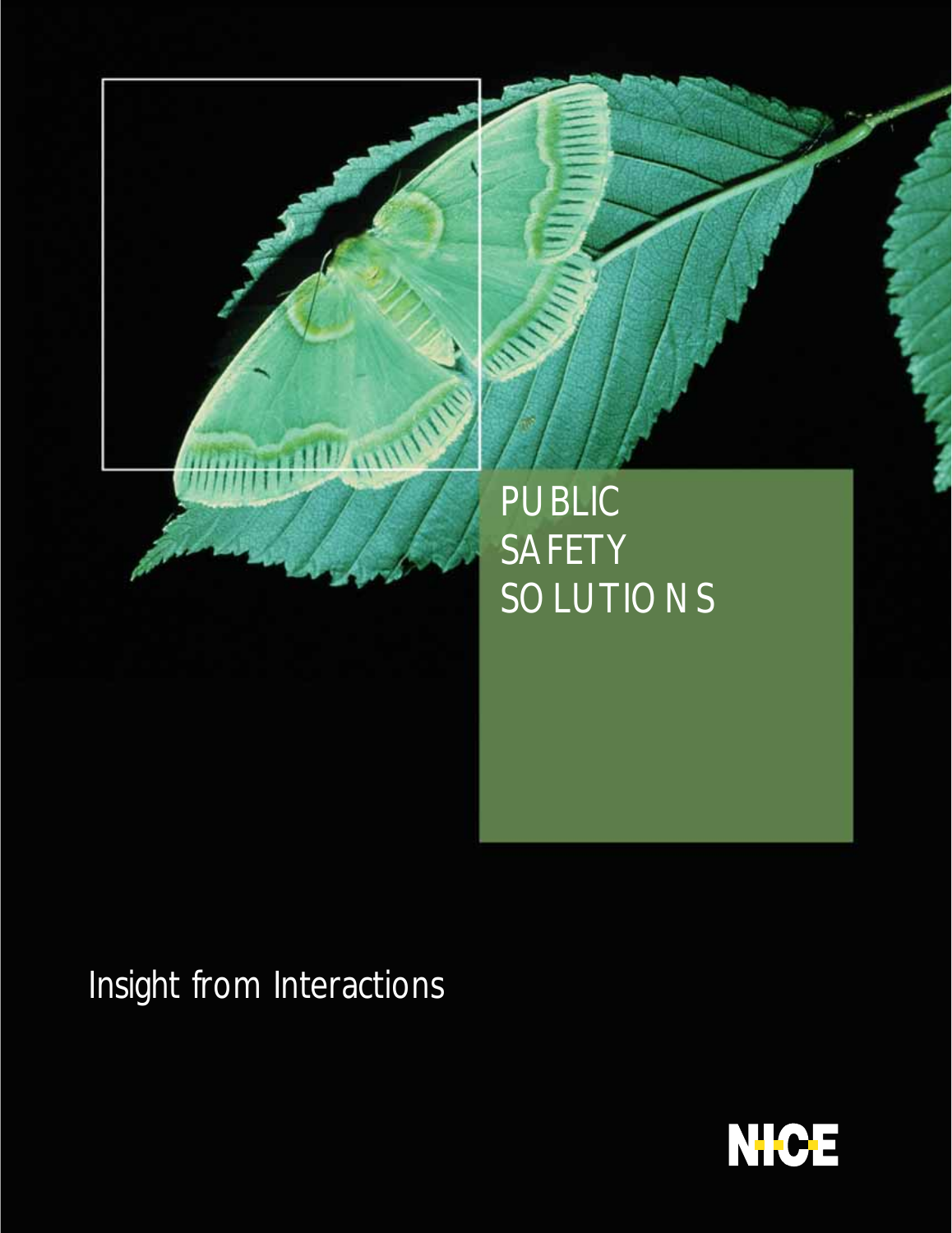Call logging or voice recording is a core element of infrastructure for the communications center, and is fundamental in the effective management of evidence disclosure and complaints. From the recording of emergency calls from the public, through to radio transmissions between staff, to enquiry centers, crime reporting facilities or any interaction that could result in mistakes or miscommunication. A telephone or radio conversation exists for only a moment in time and is then gone - forever. Making voice recording the only way to, instantly review details, clarify garbled communications, prove & justify actions (evidence) and mediate with staff to improve levels of service and address complaints.

NICE Systems call logging solutions offer the world's leading recording capabilities, ensuring whatever data source you need to record can be achieved as and when you need it. Delivered through a common architecture to provide powerful storage and retention facilities, all delivered via our specially designed application suite that makes accessing the data fast and effective for public safety professionals.

#### *Voice Recording:*

*Telephony (Analogue, Digital, E1/T1, and proprietary switch interfaces, etc.) Conventional Radio,Trunked Radio,TETRA / TETRAPOL, SmartNet, SmartZone, Airwave, EDACS, IP Telephony, IP Radio, FAX*

More than just call logging - NICE is leading the market in deployment of operational applications with integration into the telephony / radio and CAD systems to provide incident based evidence output, sophisticated decision support and quality measurement solutions. If you are looking to make better use of resources and optimize effectiveness, NICE can help support programs and initiatives, always maintaining the vital link with the original conversations and interactions.With installations in some of the worlds most demanding environments, NICE knows how to deliver performance;

- Air Traffic Authorities (FAA)
- Bank of England
- Dallas/Fort Worth International Airport
- European Space Agency (ESA)
- London Underground (Transport for London)
- New Jersey Transit (Public Transportation)
- New York Police Department (NYPD)

With systems that scale from a few channels of recording to fully integrated enterprise video / voice solutions, NICE has an affordable solution to scale to every need, with the reassurance that if you need advanced applications or integrations in the future, it will be a simple upgrade whenever you need it – no hassle, no worry, no mistakes.

#### *Radio Integration With: Conventional – UHF,VHF, Motorola, Nokia, M/A-COM, OTE, Frequentis, Siemens, Rohde & Schwarz, etc.*

## MEETING FREEDOM OF INFORMATION & DISCLOSURE REQUIREMENTS

NICE has developed storage and retrieval options enabling automated compliance to data retention and deletion of data to comply with internal disclosure and retention policies, in addition to national or state policy. Our solution offers integration with some of the world's largest storage vendors, such as IBM and EMC<sub>2</sub>, offering total integration with IT data storage and intelligent records management systems.This single step not only ensures compliance but also can remove the need for system administration of archives, freeing up huge amounts of resource time and storage costs. Many long-term online storage solutions can prove to be lower cost options than purchasing media for many years; in fact, the online capacity can be purchased incrementally so budgets can be allocated as they would be for purchasing media!



Scenario Replay - Advanced Evidential Collation & Disclosure

*Data Recording:Video - High def, PTZ, CCTV, etc. Data - Radar, Email, Chat, SMS, SDS, CAD, ICCS, etc.*

#### MEETING GOVERNMENT TARGETS

Ever changing targets from the state or local government means you need to rapidly adapt processes and systems to improve and prove that targets are being met. NICE's Quality Measurement solutions are based around the core technology used day to day to protect staff and provide evidence – the recording system - and as such always maintains links with primary evidence. NICE's quality measurement and performance management package offers unlimited flexibility for measurement of incident management, effectiveness and quality of service. Additionally, it can measure criteria such as call handling performance, quality of service to the public,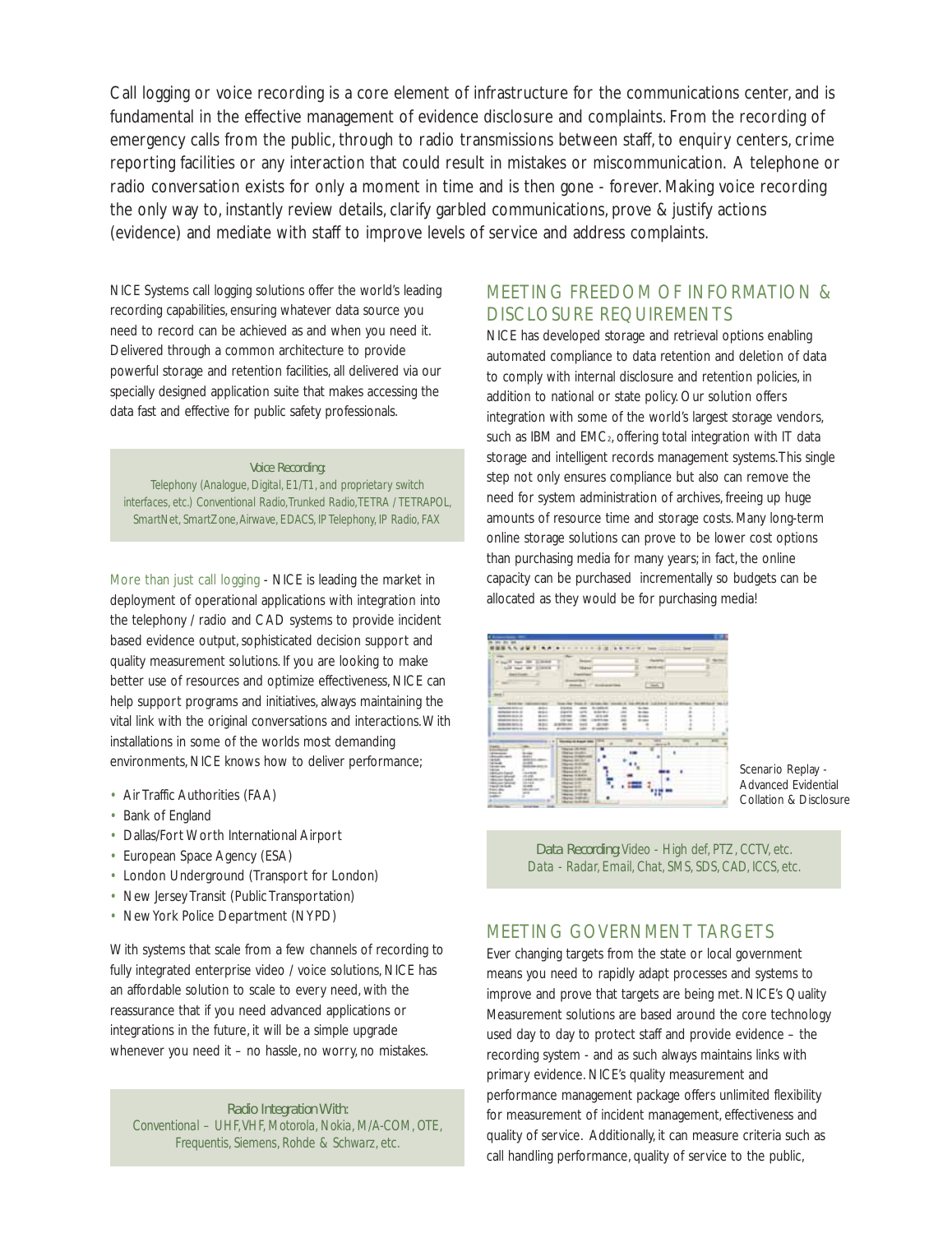abusiveness, and call taker accreditation, and offers a practical approach to measuring and justifying statistics generated from the MIS or telephone systems.With built-in management reporting and the ability to measure and report on any function or process, the system offers performance measurements that are otherwise impossible to create. Proven performance, made measurable & supported by evidence – NICE's Quality Measurement Solutions.

## HELPING PUT RESOURCE BACK ON DUTY

NICE's systems have been designed to offer options that deliver a maintenance free solution, relieving operations of the need to change tapes, clean drives and collect / store media. By providing calls for replay instantly and evidence disclosure up to 90% faster, NICE is optimizing our systems to optimize your performance.

### DECISION SUPPORT WHEN YOU NEED IT MOST†

NICE is pioneering the application of our proven analytics technologies for voice and video within the control center environment. Real time alerting to voice recognition, word spotting and stress analysis, offer an effective tool for proactive alerting to known felons, repeat / nuisance callers, threats / abuse and improved management of staff to address stressful and emotional situations before they lead to sickness and absenteeism. Similar technologies within our video solutions means detection of moved or stolen objects, left baggage, stopping or loitering in no stopping or no access zones and access monitoring to prevent tailgating and unauthorized access.These alerts are linked to the initial incident for instant review from the alert point – decisions supported by facts.

Part of our decision support suite is our latest Last Message Replay (LMR) application, designed to deliver with a single click a users last 10 calls, 30 minutes or a shift's worth of calls, instantly for review. Supervisors can use LMR for review of teams or groups, all designed to operate on the latest desktop platforms or touch screen consoles without requiring additional hardware. So whether using LMR as the primary look up tool or as part of your fall back procedures LMR delivers, fast & effective.



### VOICE RECORDING FROM NICE – WHAT DO YOU GET?

A self-contained logging and replay solution, with optional applications and integration for unlimited scalability and integration.

#### Fitted as Standard:

- From 4 to 480 channels of recording from a single 4u 19" rack mount server
- Highest quality components High specification hardware
- Built in redundant power supplies as standard (3x Hot Swap auto ranging 110-240v)
- 24/7 (SCSI) HDD for ongoing performance and reliability
- Dual DVD (9.4GB) or AIT (25 to 50GB) archive drives or online storage options
- Built in CTI capability for free seating and additional switch / CAD data
- Scenario Replay, Last Message Replay & all configuration & maintenance software
- Real time live monitoring
- Call taker / dispatcher login & data annotation
- Call taker / dispatcher grouping
- SNTP time synchronization
- SNMP management alarming output
- Media Management application Media Library for fast location and retrieval of media
- Analog outputs for replay via telephone or loudspeaker etc
- Filtered & lockable front covers
- Full approvals for all national and international safety and electronics approvals - UL, CE, BABT, etc. (certificates available on request)

See data sheets for full specifications.

#### BASIC OPTIONS

- Advanced compression algorithm offering a class leading 5.3Kbs (over 2 times better than GSM) – Get twice as much data on HDD and archive - halve your media and storage costs
- RAID 1 hot swap HDD for resilient operation
- RAID 5 (internal) hot swap HDD, for additional capacity and resiliency
- Centralized archive via our intelligent 'Storage Centre' software – to optimize storage and data transfers / retention
- Integration toolkits for customized recording integration and data annotation

## RESILIENCE OPTIONS

- Hot Standby fully duplicated system offering no single point of failure
- N+1 Hot Standby (Bus Acquisition operation) a single logger supporting up to 15 primary loggers, with intelligent switching to backup loggers in the event of a primary system failure (also available in  $N+2$ )
- Storage Center Replication multiple storage centers with exact copies of data offering total resilience and no data loss in the event of losing contact with any given location
- These are a few examples of resilience and fall back options available, NICE can build specific solutions to meet any need, Last Message Replay - Instant verification & review at any point in the solutions deployment